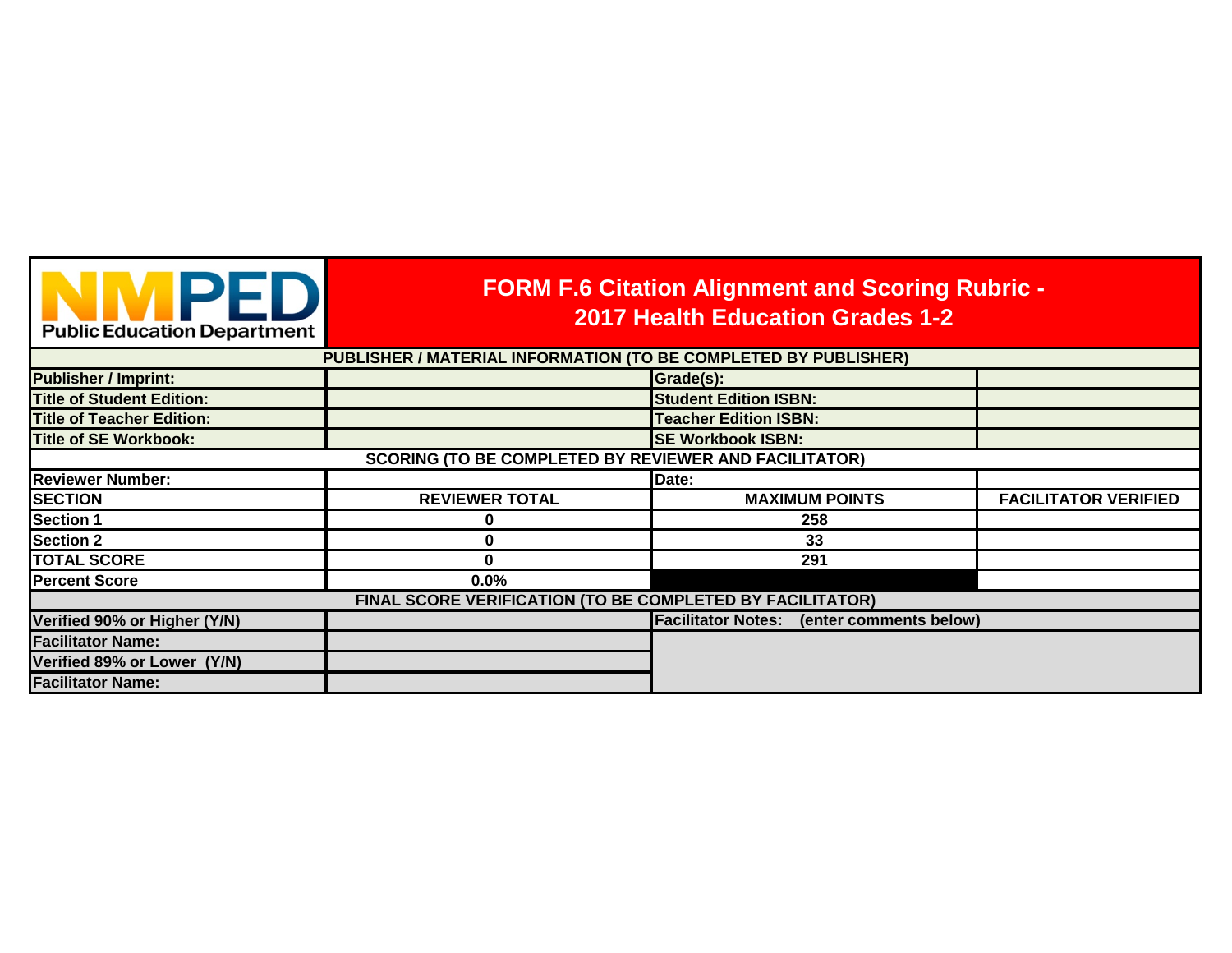|                  | Criteria # SECTION 1: Content Standards, Benchmarks and Performance Standards                                                                                     |                     |                     |                     |                     |              |                          |
|------------------|-------------------------------------------------------------------------------------------------------------------------------------------------------------------|---------------------|---------------------|---------------------|---------------------|--------------|--------------------------|
|                  | <b>Publisher Instructions:</b>                                                                                                                                    |                     |                     |                     |                     |              |                          |
|                  | □ Section 1 criteria are scored as to whether the evidence demonstrates application of Bloom's Taxonomy at the higher levels.                                     |                     |                     |                     |                     |              |                          |
|                  | $\Box$ For Section 1 you may enter four citations per criteria.                                                                                                   |                     |                     |                     |                     |              |                          |
|                  | □ Citations for Section 1 will refer to the Student Edition, Teacher Edition, or Student Workbook                                                                 |                     |                     |                     |                     |              |                          |
|                  | Reviewer Instructions: Use the Student Edition, Teacher Edition, or Student Workbook to conduct this portion of the review.                                       |                     |                     |                     |                     |              |                          |
|                  | $\Box$ Three (3) points: The citation demonstrates Bloom's Level 3.                                                                                               |                     |                     |                     |                     |              |                          |
|                  | $\Box$ Two (2) points: The citation demonstrates Bloom's Level 2.                                                                                                 |                     |                     |                     |                     |              |                          |
|                  | $\Box$ One (1) points: The citation demonstrates Bloom's Level 1.<br>$\Box$ Zero (0) points: The citation does not meet Level 1, Level 2, or Level 3.             |                     |                     |                     |                     |              |                          |
|                  | Content Standard 1: Students will comprehend concepts related to health promotion                                                                                 |                     |                     |                     |                     |              |                          |
|                  | and diseaseprevention. Students will:                                                                                                                             | <b>1st Citation</b> | <b>2nd Citation</b> | <b>3rd Citation</b> | <b>4th Citation</b> | <b>SCORE</b> | <b>Reviewer Comments</b> |
|                  | K-4 Benchmark 1: identify/describe/understand the relationships between personal health behaviors and individual well-being:                                      |                     |                     |                     |                     |              |                          |
|                  | 1. identify how personal choices relate to health and how the consequences of those                                                                               |                     |                     |                     |                     |              |                          |
|                  | choices affect self and others (e.g., smoking, lack of physical activity, nutrition,                                                                              |                     |                     |                     |                     |              |                          |
|                  | personal hygiene, personal safety);                                                                                                                               |                     |                     |                     |                     |              |                          |
|                  | 2. identify characteristics of healthy and unhealthy relationships (e.g., describe the                                                                            |                     |                     |                     |                     |              |                          |
|                  | unique differences of self and others); and<br>3. recognize what is meant by good personal hygiene (e.g., describe the importance                                 |                     |                     |                     |                     |              |                          |
| $\boldsymbol{3}$ | of hand washing in disease prevention).                                                                                                                           |                     |                     |                     |                     |              |                          |
|                  | K-4 Benchmark 2: identify examples of mental, emotional, social and physical health during childhood:                                                             |                     |                     |                     |                     |              |                          |
|                  | describe different emotions;                                                                                                                                      |                     |                     |                     |                     |              |                          |
| 5                | 2. describe compassionate behavior and its relationship to diversity (e.g., bullying,<br>disabilities, other special needs);                                      |                     |                     |                     |                     |              |                          |
| 6                | 3. identify the differences between safe and unsafe situations (e.g., bullying, good<br>touch/bad touch, alcohol, tobacco, other drugs, food contamination); and  |                     |                     |                     |                     |              |                          |
|                  | 4. recall positive health choices and activities that promote health and help prevent<br>diseases.                                                                |                     |                     |                     |                     |              |                          |
|                  | K-4 Benchmark 3: describe the basic structure and functions of the human body systems:                                                                            |                     |                     |                     |                     |              |                          |
| 8                | 1. know the effects of lifestyle choices on body systems (e.g., alcohol, tobacco, other<br>drugs, second-hand smoke, food, physical activity);                    |                     |                     |                     |                     |              |                          |
| 9                | 2. identify and list how stress and emotions affect the body systems; and                                                                                         |                     |                     |                     |                     |              |                          |
| 10               | 3. understand correct terminology for the human body.                                                                                                             |                     |                     |                     |                     |              |                          |
|                  | K-4 Benchmark 4: describe how physical, social and emotional environments influence personal health:                                                              |                     |                     |                     |                     |              |                          |
| 11               | describe the behaviors that could affect other people (e.g., smoking, drinking,<br>physical activity, nutrition);                                                 |                     |                     |                     |                     |              |                          |
|                  | 2. identify the differences between safe and unsafe situations (e.g., bullying, good                                                                              |                     |                     |                     |                     |              |                          |
| $12$             | touch/bad touch, alcohol, tobacco and other drugs, food contamination, poisonous                                                                                  |                     |                     |                     |                     |              |                          |
|                  | substances);                                                                                                                                                      |                     |                     |                     |                     |              |                          |
| 13               | 3. know how to access help (e.g., dial 911 in an emergency, trusted adult); and                                                                                   |                     |                     |                     |                     |              |                          |
| 14               | 4. describe the influences of media and peer pressure on health.                                                                                                  |                     |                     |                     |                     |              |                          |
|                  | K-4 Benchmark 5: identify common health issues of children:                                                                                                       |                     |                     |                     |                     |              |                          |
| 15               | describe common physical health issues of children in same age group (e.g.,                                                                                       |                     |                     |                     |                     |              |                          |
|                  | intentional and unintentional injury, personal hygiene);<br>2. describe common social health issues of children in same age group (e.g., peer                     |                     |                     |                     |                     |              |                          |
| 16               | pressure, relationships);                                                                                                                                         |                     |                     |                     |                     |              |                          |
| 17               | 3. describe common emotional health issues of children in same age group (e.g.,                                                                                   |                     |                     |                     |                     |              |                          |
|                  | effects of bullying, when family member is sick, sadness, domestic violence); and                                                                                 |                     |                     |                     |                     |              |                          |
| 18               | 4. describe common environmental health issues that affect children in same age<br>group (e.g., second-hand smoke, litter, noise).                                |                     |                     |                     |                     |              |                          |
|                  | K-4 Benchmark 6: identify health problems that should be detected and treated early and explain how childhood injuries andillnesses can be prevented or treated:  |                     |                     |                     |                     |              |                          |
| 19               | . describe symptoms of illness (e.g., runny nose, coughing, fever, stomach ache,<br>sadness);                                                                     |                     |                     |                     |                     |              |                          |
| 20               | 2. list individuals that can help with detecting and treating childhood injuries and<br>illnesses (e.g., parent, grandparent, teacher, counselor, nurse, doctor); |                     |                     |                     |                     |              |                          |
| 21               | 3. describe the benefits of following the directions of health care providers;                                                                                    |                     |                     |                     |                     |              |                          |
|                  | 4. describe safety rules for different situations (e.g., playground safety, bus safety,                                                                           |                     |                     |                     |                     |              |                          |
| 22               | classroom rules); and                                                                                                                                             |                     |                     |                     |                     |              |                          |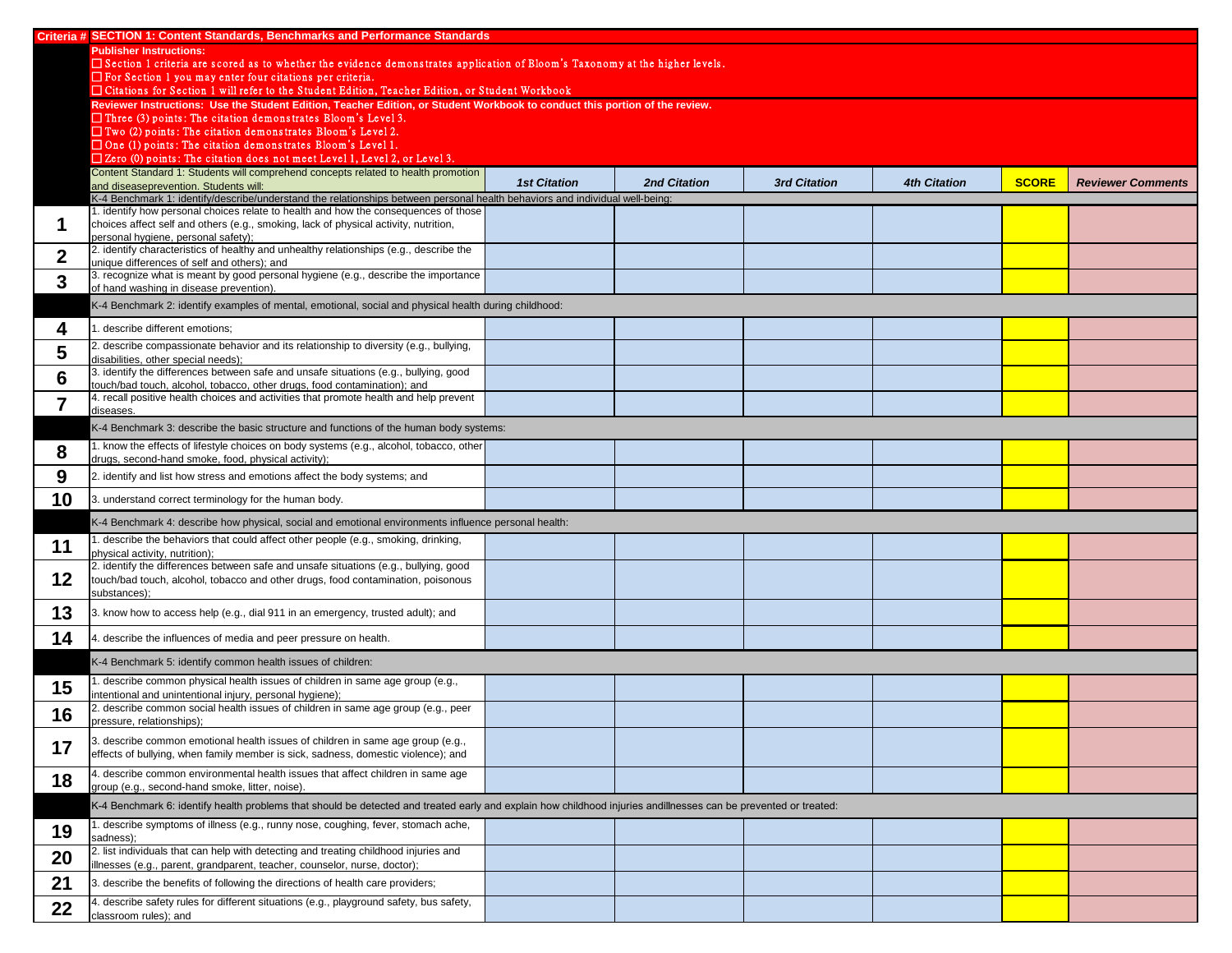| 23 | 5. describe the importance of taking personal responsibility for actions.                                                                                                                                                                                                                 |  |  |  |
|----|-------------------------------------------------------------------------------------------------------------------------------------------------------------------------------------------------------------------------------------------------------------------------------------------|--|--|--|
|    | Content Standard 2: Students will demonstrate the ability to access valid health information and healthpromoting products and services. Students will:                                                                                                                                    |  |  |  |
|    | K-4 Benchmark 1: identify characteristics of valid health information and health-promoting products and services:                                                                                                                                                                         |  |  |  |
| 24 | 1. identify safe and unsafe products in the home and community (e.g., bleach vs.<br>milk, used needles);                                                                                                                                                                                  |  |  |  |
| 25 | 2. identify health-promoting products and services (e.g., food choices, community<br>services, physical activity); and                                                                                                                                                                    |  |  |  |
| 26 | 3. identify where to seek valid health information (e.g., doctor, dentist, nurse,<br>counselor, appropriate adult).                                                                                                                                                                       |  |  |  |
|    | K-4 Benchmark 2: demonstrate the ability to locate resources from home, school and community that provide valid healthinformation:                                                                                                                                                        |  |  |  |
| 27 | 1. understand how to use emergency phone numbers (e.g., 911, poison control);                                                                                                                                                                                                             |  |  |  |
| 28 | 2. identify safe adults (e.g., parent, teacher, doctor, dentist, nurse, counselor,<br>appropriate adult);                                                                                                                                                                                 |  |  |  |
| 29 | 3. recognize unsafe environments/situations; and                                                                                                                                                                                                                                          |  |  |  |
| 30 | 4. identify where to seek valid health information.                                                                                                                                                                                                                                       |  |  |  |
|    | K-4 Benchmark 3: explain how the media influences the selection of health information, products and services:                                                                                                                                                                             |  |  |  |
| 31 | 1. recognize that media messages may be misleading;                                                                                                                                                                                                                                       |  |  |  |
| 32 | 2. recognize the goals of media (e.g., sell, entertain); and                                                                                                                                                                                                                              |  |  |  |
| 33 | 3. recognize media messages that may contain both healthy and unhealthy<br>messages in the areas related to sexuality; nutrition; alcohol, tobacco and other drug<br>use; physical activity; personal safety; mental, social and emotional well-being.                                    |  |  |  |
|    | K-4 Benchmark 4: demonstrate the ability to locate school and community health helpers:                                                                                                                                                                                                   |  |  |  |
| 34 | 1. recognize safety officials (e.g., police, fire, security, crossing guard); and                                                                                                                                                                                                         |  |  |  |
| 35 | 2. identify safe adults (e.g., parent, teacher, doctor, dentist, nurse, counselor,<br>appropriate adult).                                                                                                                                                                                 |  |  |  |
|    | Content Standard 3: Students will demonstrate the ability to practice health-enhancing behaviors and reduce health risks. Students will:                                                                                                                                                  |  |  |  |
|    | K-4 Benchmark 1: identify responsible health behaviors:                                                                                                                                                                                                                                   |  |  |  |
| 36 | 1. recognize responsible health behaviors in self and others (e.g., personal hygiene,<br>not drinking and driving, daily physical activity, eating fruits and vegetables); and                                                                                                            |  |  |  |
| 37 | 2. demonstrate conflict resolution skills.                                                                                                                                                                                                                                                |  |  |  |
|    | K-4 Benchmark 2: identify personal health needs:                                                                                                                                                                                                                                          |  |  |  |
| 38 | 1. describe where to go when you don't feel good (e.g., parent, teacher, school<br>nurse);                                                                                                                                                                                                |  |  |  |
| 39 | 2. demonstrate the importance of hygiene (e.g., washing hands to avoid colds); and                                                                                                                                                                                                        |  |  |  |
| 40 | 3. recognize personal safety rules (e.g., don't push others, playground safety, don't<br>go with strangers).                                                                                                                                                                              |  |  |  |
|    | K-4 Benchmark 3: compare behaviors that are safe to those that are risky or harmful:                                                                                                                                                                                                      |  |  |  |
| 41 | 1. identify when to report dangerous situations to an adult; and                                                                                                                                                                                                                          |  |  |  |
| 42 | 2. identify behaviors that are safe and unsafe in the areas related to sexuality;<br>nutrition; alcohol; tobacco and other drug use; physical activity; personal safety;<br>mental, social and emotional well-being.                                                                      |  |  |  |
|    | K-4 Benchmark 4: demonstrate strategies to improve or maintain personal health:                                                                                                                                                                                                           |  |  |  |
| 43 | 1. describe ways to improve or maintain personal health in the areas related to<br>sexuality; nutrition; alcohol, tobacco and other drug use; physical activity; personal<br>safety; mental, social and emotional well-being (e.g., eat fruits and vegetables,<br>exercise, don't smoke); |  |  |  |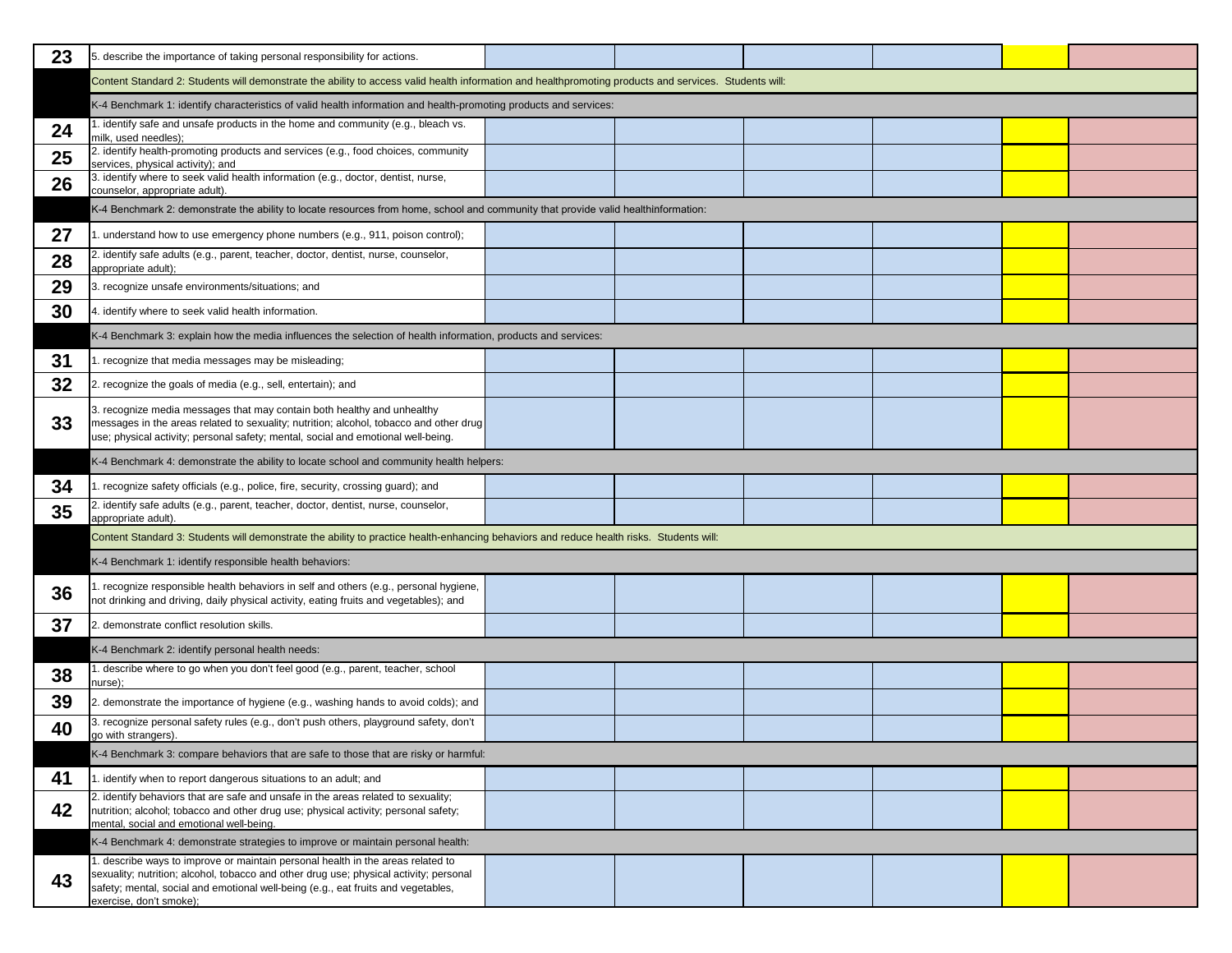| 44 | 2. describe refusal skills in the areas related to sexuality; nutrition; alcohol, tobacco<br>and other drug use; physical activity; personal safety; mental, social and emotional<br>well-being; and                                                                                                                |  |  |  |
|----|---------------------------------------------------------------------------------------------------------------------------------------------------------------------------------------------------------------------------------------------------------------------------------------------------------------------|--|--|--|
| 45 | 3. identify healthy choices in the areas related to sexuality; nutrition, alcohol, tobacco<br>and other drug use; physical activity; personal safety; mental, social and emotional<br>well-being (e.g., walk away from a fight, participate in physical activity, identify<br>healthier foods from a list of foods) |  |  |  |
|    | K-4 Benchmark 5: develop injury prevention and management strategies for personal health:                                                                                                                                                                                                                           |  |  |  |
| 46 | 1. demonstrate refusal skills in the areas related to sexuality; nutrition; alcohol,<br>tobacco and other drug use; physical activity; personal safety; mental, social and<br>emotional well-being; and                                                                                                             |  |  |  |
| 47 | 2. demonstrate safety rules at home, in school and in the community.                                                                                                                                                                                                                                                |  |  |  |
|    | K-4 Benchmark 6: demonstrate ways to avoid and reduce threatening situations:                                                                                                                                                                                                                                       |  |  |  |
| 48 | 1. identify trusted adults to go to when faced with a threatening situation.                                                                                                                                                                                                                                        |  |  |  |
|    | K-4 Benchmark 7: apply skills to manage stress:                                                                                                                                                                                                                                                                     |  |  |  |
| 49 | 1. identify situations that cause stress and recognize that stress is not always<br>negative (e.g., bullies, going to a birthday party, reading out loud); and                                                                                                                                                      |  |  |  |
| 50 | 2. list activities that help reduce stress (e.g., physical activity, reading).                                                                                                                                                                                                                                      |  |  |  |
|    | Content Standard 4: Students will analyze the influence of culture, media, technology and other factors on health. Students will:                                                                                                                                                                                   |  |  |  |
|    | K-4 Benchmark 1: describe how cultures within the local community influence personal health behaviors:                                                                                                                                                                                                              |  |  |  |
| 51 | 1. recognize similarities and differences in cultures within the community;                                                                                                                                                                                                                                         |  |  |  |
| 52 | 2. recognize how the media and culture portray gender roles (e.g., pink=girls,<br>blue=boys, short hair vs. long hair, different toys); and                                                                                                                                                                         |  |  |  |
| 53 | 3. identify how school and community values relate to health, safety and personal<br>choices in the areas related to sexuality; nutrition; alcohol, tobacco and other drug<br>use; physical activity; personal safety; mental, social and emotional well-being.                                                     |  |  |  |
|    | K-4 Benchmark 2: Explain how media influences thoughts, feelings and health behaviors:                                                                                                                                                                                                                              |  |  |  |
| 54 | 1. identify different forms of media (e.g., television, newspaper, magazines, radio);                                                                                                                                                                                                                               |  |  |  |
| 55 | [2. identify the purposes for media (e.g., entertain, sell products, promote services);                                                                                                                                                                                                                             |  |  |  |
| 56 | 3. understand that not all media messages are true; and                                                                                                                                                                                                                                                             |  |  |  |
| 57 | 4. recognize how media influences feelings and thoughts.                                                                                                                                                                                                                                                            |  |  |  |
|    | K-4 Benchmark 3: describe ways technology can influence personal health:                                                                                                                                                                                                                                            |  |  |  |
| 58 | 1. identify different forms of technology (e.g., computers, video games, microwaves,<br>cell phones);                                                                                                                                                                                                               |  |  |  |
| 59 | 2. identify the purposes for technology (e.g., convenience, entertainment, selling<br>products, promoting services); and                                                                                                                                                                                            |  |  |  |
| 60 | 3. understand that technology affects how we live.                                                                                                                                                                                                                                                                  |  |  |  |
|    | K-4 Benchmark 4: explain how information from school and family influences health:                                                                                                                                                                                                                                  |  |  |  |
| 61 | 1. recognize health messages that families give in the areas related to sexuality;<br>nutrition; alcohol, tobacco and other drug use; physical activity; personal safety;<br>mental, social and emotional well-being (e.g., what types of snacks you eat at home,<br>stranger danger, family activities); and       |  |  |  |
| 62 | 2. list different types of families (e.g., two parents, single parents, extended<br>families).                                                                                                                                                                                                                      |  |  |  |
|    | Content Standard 5: Students will demonstrate the ability to use interpersonal communication skills to enhance health. Students will:                                                                                                                                                                               |  |  |  |
|    | K-4 Benchmark 1: distinguish between verbal and non-verbal communication:                                                                                                                                                                                                                                           |  |  |  |
| 63 | 1. identify the differences between verbal and non-verbal communication;                                                                                                                                                                                                                                            |  |  |  |
| 64 | 2. describe how people communicate in different ways; and                                                                                                                                                                                                                                                           |  |  |  |
|    |                                                                                                                                                                                                                                                                                                                     |  |  |  |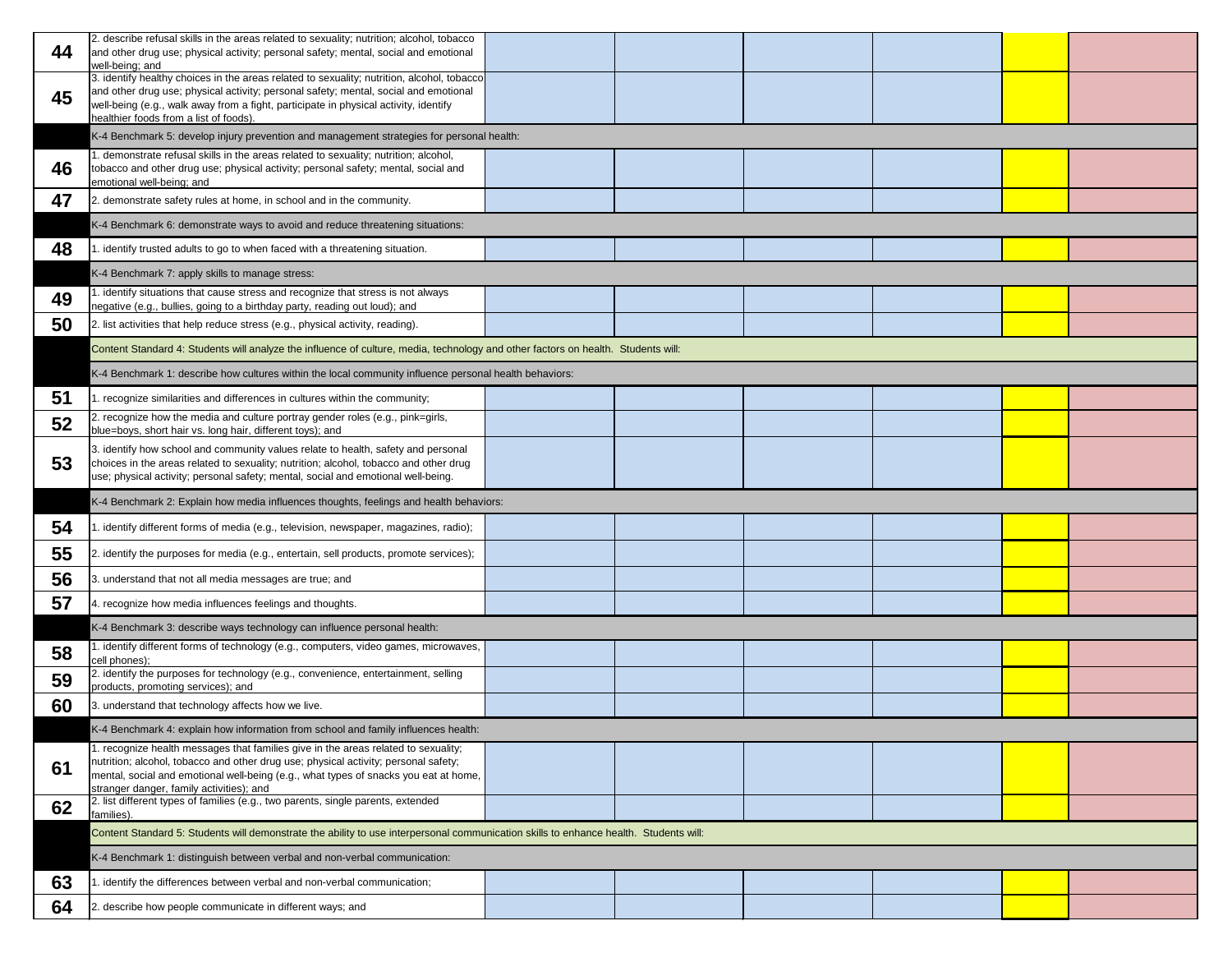| 65 | 3. recognize different feelings and the verbal and non-verbal forms of<br>communication associated with them.                                                                                                                                                                     |  |  |
|----|-----------------------------------------------------------------------------------------------------------------------------------------------------------------------------------------------------------------------------------------------------------------------------------|--|--|
|    | K-4 Benchmark 2: describe characteristics needed to be a responsible friend and family member:                                                                                                                                                                                    |  |  |
| 66 | 1. list ways that a person can show responsibility for his/her own health behaviors.                                                                                                                                                                                              |  |  |
|    | K-4 Benchmark 3: demonstrate positive ways to express needs, wants and feelings:                                                                                                                                                                                                  |  |  |
| 67 | 1. explain feelings associated with different situations (e.g., conflict -<br>frustration/satisfaction; birthday - happy/excited); and                                                                                                                                            |  |  |
| 68 | 2. explain how to express feelings in a positive way.                                                                                                                                                                                                                             |  |  |
|    | K-4 Benchmark 4: demonstrate ways to communicate care, consideration and respect of self and others:                                                                                                                                                                              |  |  |
| 69 | 1. demonstrate the ability to appropriately use "I" statements in communication.                                                                                                                                                                                                  |  |  |
|    | K-4 Benchmark 5: demonstrate attentive listening skills to build and maintain health-enhancing relationships:                                                                                                                                                                     |  |  |
| 70 | . demonstrate listening skills as a tool to enhance relationships;                                                                                                                                                                                                                |  |  |
| 71 | 2. describe when it is appropriate to interrupt for health needs; and                                                                                                                                                                                                             |  |  |
| 72 | 3. recognize when someone is telling you to do something that is wrong.                                                                                                                                                                                                           |  |  |
|    | K-4 Benchmark 6: demonstrate refusal skills and explain why they are important to enhance health:                                                                                                                                                                                 |  |  |
| 73 | 1. explain refusal skills in the areas related to sexuality (e.g., good touch/bad touch);<br>nutrition; alcohol, tobacco and other drug use; physical activity; personal safety;<br>mental, social and emotional well-being.                                                      |  |  |
|    | K-4 Benchmark 7: differentiate between negative and positive behaviors used in conflict situations:                                                                                                                                                                               |  |  |
| 74 | 1. identify common conflict situations that occur among friends, family members and<br>others;                                                                                                                                                                                    |  |  |
| 75 | 2. describe possible causes of conflict; and                                                                                                                                                                                                                                      |  |  |
| 76 | 3. explain the differences between negative and positive behaviors used in conflict<br>situations.                                                                                                                                                                                |  |  |
|    | K-4 Benchmark 8: demonstrate non-violent strategies to resolve conflicts:                                                                                                                                                                                                         |  |  |
| 77 | 1. identify common conflict situations that occur among friends, family members and<br>others; and                                                                                                                                                                                |  |  |
| 78 | 2. explain non-violent strategies to resolve conflict.                                                                                                                                                                                                                            |  |  |
|    | Content Standard 6: Students will demonstrate the ability to use goal-setting and decision-making skills to enhance health. Students will:                                                                                                                                        |  |  |
|    | K-4 Benchmark 1: demonstrate the ability to apply a decision-making process to health issues and problems:                                                                                                                                                                        |  |  |
| 79 | 1. identify actions to make healthy decisions in the areas related to sexuality (e.g.,<br>good touch/bad touch); nutrition; alcohol, tobacco and other drug use; physical<br>activity; personal safety; mental, social and emotional well-being.                                  |  |  |
|    | K-4 Benchmark 2: explain when to ask for assistance in making health-related decisions and setting health goals:                                                                                                                                                                  |  |  |
| 80 | 1. identify when it is appropriate to ask for help in making health-related decisions<br>(e.g., when you are lost, when being bullied).                                                                                                                                           |  |  |
|    | K-4 Benchmark 3: predict outcomes of positive health decisions:                                                                                                                                                                                                                   |  |  |
| 81 | 1. describe how decisions affect health in the areas related to sexuality; nutrition;<br>alcohol, tobacco and other drug use; physical activity; personal safety; mental, social<br>and emotional well-being (e.g., eating right and exercising leads to healthy<br>development). |  |  |
|    | K-4 Benchmark 4: set a personal health goal and track progress toward achievement:                                                                                                                                                                                                |  |  |
| 82 | 1. identify a personal health goal in one of the areas related to sexuality; nutrition;<br>alcohol, tobacco and other drug use; physical activity; personal safety; mental, social<br>and emotional well-being.                                                                   |  |  |
|    | Content standard 7: Students will demonstrate the ability to advocate for personal, family, peer and community health. Students will:                                                                                                                                             |  |  |
|    | K-4 Benchmark 1: describe a variety of methods to convey accurate health information and ideas:                                                                                                                                                                                   |  |  |
| 83 | 1. recognize methods to convey accurate health information and ideas.                                                                                                                                                                                                             |  |  |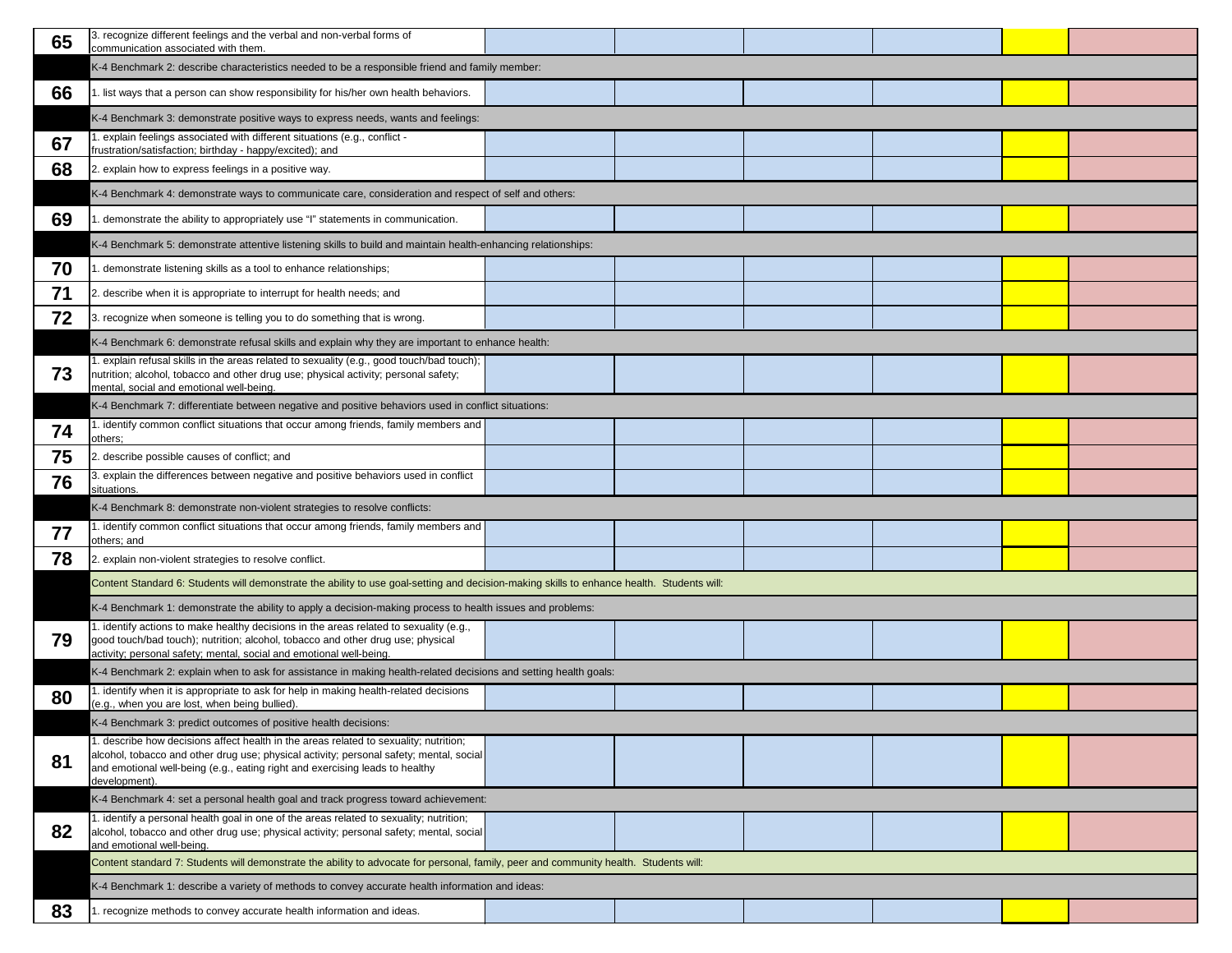|    | K-4 Benchmark 2: express information and opinions about health issues:                                                               |  |  |  |
|----|--------------------------------------------------------------------------------------------------------------------------------------|--|--|--|
| 84 | . discuss when it is appropriate to express opinions about health issues.                                                            |  |  |  |
|    | K-4 Benchmark 3: identify community agencies/resources that advocate for healthy individuals, families, peers and communities:       |  |  |  |
| 85 | 1. list places and people in the school and community you can go to for health<br>information (e.g., school nurse, doctor's office). |  |  |  |
|    | K-4 Benchmark 4: demonstrate the ability to influence and support others in making health-enhancing choices:                         |  |  |  |
| 86 | I. list ways to help others make healthy choices.                                                                                    |  |  |  |
|    |                                                                                                                                      |  |  |  |

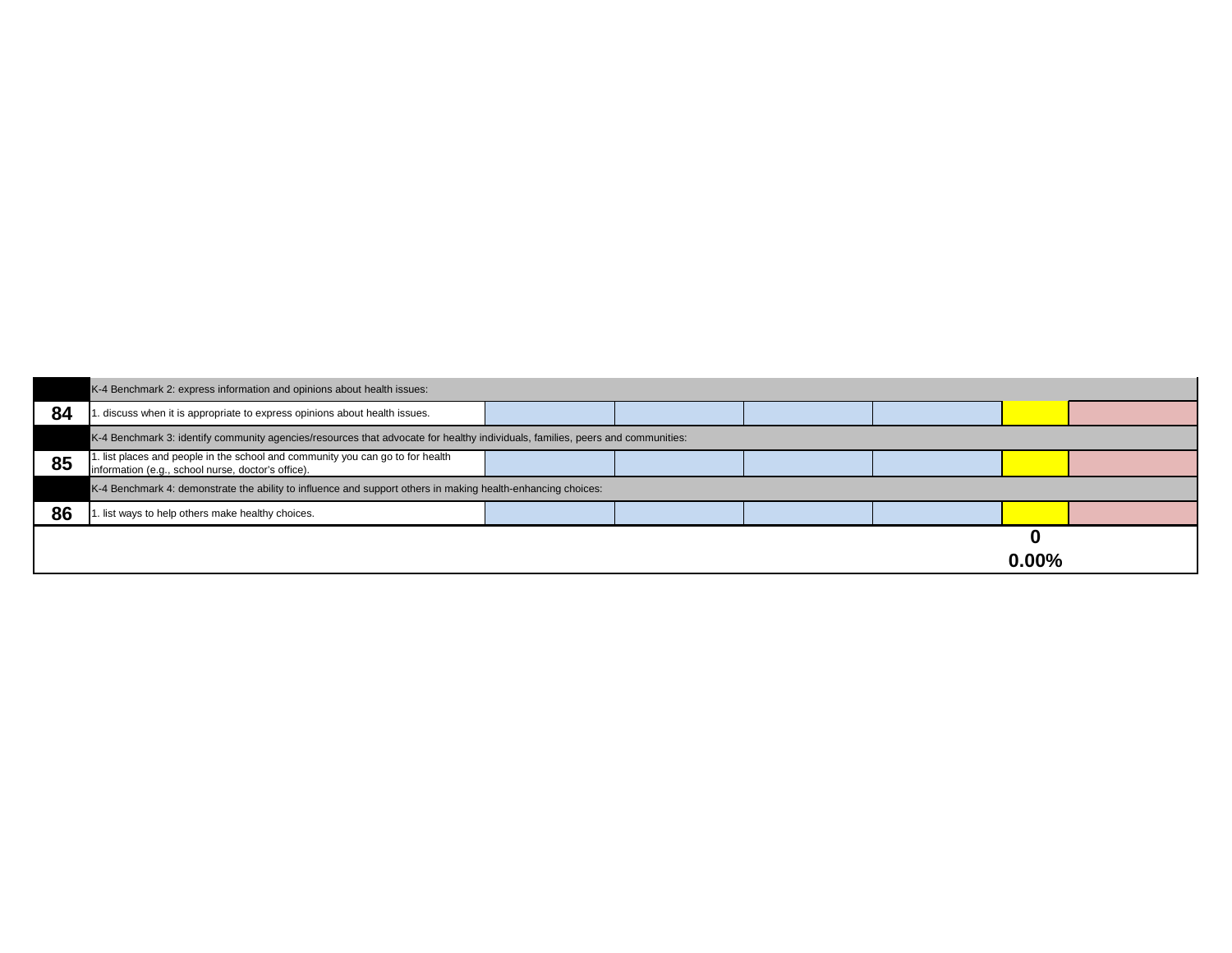|                        | Criteria # SECTION 2: Other Relevant Criteria                                                                                                                               |                     |                     |                     |              |                          |
|------------------------|-----------------------------------------------------------------------------------------------------------------------------------------------------------------------------|---------------------|---------------------|---------------------|--------------|--------------------------|
|                        | <b>Publisher Instructions:</b>                                                                                                                                              |                     |                     |                     |              |                          |
|                        | $\Box$ Section 2 criteria are scored as to whether the evidence occurs in the instructional material; they are NOT scored using Bloom's.                                    |                     |                     |                     |              |                          |
|                        | □ Citations for Section 2 Other Relevant Criteria" will usually refer to the Teacher Edition, but may refer to the Student Edition.                                         |                     |                     |                     |              |                          |
|                        | $\Box$ List one citation per occurrence cell.<br>$\Box$ All three citation occurrences must be found satisfactory by the Reviewer to meet the requirements of the standard. |                     |                     |                     |              |                          |
|                        | Reviewer Instructions: Use the Teacher's Edition and the Student Edition to conduct this portion of the review.                                                             |                     |                     |                     |              |                          |
|                        | $\Box$ Zero (0): All 3 citations did not meet the requirements of the standard.                                                                                             |                     |                     |                     |              |                          |
|                        | $\Box$ One and a Half (1.5): All 3 citations met the requirements of the standard.                                                                                          |                     |                     |                     |              |                          |
|                        | SECTION 2.A: Other Relevant Criteria - Publisher's Criteria                                                                                                                 |                     |                     |                     |              |                          |
|                        | Materials aligned with standards provide sequential, cumulative instruction                                                                                                 |                     |                     |                     |              |                          |
|                        | and practice opportunities for a full range of foundational skills. (Specify or                                                                                             |                     |                     |                     |              |                          |
|                        | cite how the following instructional recommendations occur within this                                                                                                      |                     |                     |                     |              |                          |
|                        | curriculum.)                                                                                                                                                                | <b>Occurrence 1</b> | <b>Occurrence 2</b> | <b>Occurrence 3</b> | <b>SCORE</b> | <b>Reviewer Comments</b> |
| 87                     | Academic Vocabulary: Provide focused resources to support students' acquisition                                                                                             |                     |                     |                     |              |                          |
|                        | of both general academic vocabulary and domain-specific vocabulary.                                                                                                         |                     |                     |                     |              |                          |
| 88                     | <b>Content:</b> Provide clearly stated learning goals and objectives for lessons and tasks.                                                                                 |                     |                     |                     |              |                          |
|                        | Content: Provide a scope and sequence that enables students to demonstrate their                                                                                            |                     |                     |                     |              |                          |
| 89                     | independent capacity to read and write at the appropriate level of complexity and                                                                                           |                     |                     |                     |              |                          |
|                        | sophistication defined by the standards.                                                                                                                                    |                     |                     |                     |              |                          |
| 90                     | Equity: Offer strategies for teachers to meet the needs of a range of learners,                                                                                             |                     |                     |                     |              |                          |
|                        | including advanced students and those requiring remediation.<br>Equity: Provide a balanced representation of people and points of view and is free                          |                     |                     |                     |              |                          |
| 91                     | of bias regarding issues such as race, gender, religion, environment, business,                                                                                             |                     |                     |                     |              |                          |
|                        | industry, political orientation, careers, and career choices.                                                                                                               |                     |                     |                     |              |                          |
| 92                     | Equity: Provide opportunities for teacher and students to integrate with other content<br>areas.                                                                            |                     |                     |                     |              |                          |
| 93                     | Assessment: Offer assessment tools that measure student progress.                                                                                                           |                     |                     |                     |              |                          |
| $Q_{\mathbf{\Lambda}}$ | Assessment: Offer varied formative and summative assessment tools, clearly                                                                                                  |                     |                     |                     |              |                          |
| ◡┭                     | defining which standards are being assessed<br>Technology and Digital Resources: Materials include teacher supports, strategies                                             |                     |                     |                     |              |                          |
| 95                     | and resources in the Teacher Edition that are user-friendly and supportive of student                                                                                       |                     |                     |                     |              |                          |
|                        | learning.                                                                                                                                                                   |                     |                     |                     |              |                          |
|                        | SECTION 2.B: Other Relevant Criteria - Student/Teacher Edition                                                                                                              |                     |                     |                     |              |                          |
|                        |                                                                                                                                                                             |                     |                     |                     |              |                          |
|                        |                                                                                                                                                                             | <b>Occurrence 1</b> | <b>Occurrence 2</b> | <b>Occurrence 3</b> | <b>SCORE</b> | <b>Reviewer Comments</b> |
|                        | The material provides pictorials, graphics and illustrations that represent diversity of                                                                                    |                     |                     |                     |              |                          |
| 96                     | cultures, race, color, creed, national origin, age, gender, language or disability.                                                                                         |                     |                     |                     |              |                          |
|                        | The material provides a variety of cultural perspectives used within the lesson                                                                                             |                     |                     |                     |              |                          |
| 97                     | content to account for various cultural/background experiences.                                                                                                             |                     |                     |                     |              |                          |
|                        | The material provides an introduction to the lesson including the comprehension                                                                                             |                     |                     |                     |              |                          |
| 98                     | questions (i.e., focus questions or guiding questions) the student will be expected to                                                                                      |                     |                     |                     |              |                          |
|                        | answer at the conclusion of the classroom instruction.                                                                                                                      |                     |                     |                     |              |                          |
|                        | The material provides activities for students to make interdisciplinary connections to                                                                                      |                     |                     |                     |              |                          |
| 99                     | science, language arts, math, music, art and sports plus connections with their                                                                                             |                     |                     |                     |              |                          |
|                        | personal experiences.                                                                                                                                                       |                     |                     |                     |              |                          |
| 100                    | The material provides references to support student learning such as a glossary and                                                                                         |                     |                     |                     |              |                          |
|                        | word lists.                                                                                                                                                                 |                     |                     |                     |              |                          |
| 101                    | Within each lesson of the Teacher's Edition, there are clear measurable learning<br>objectives and opportunities for differentiated instruction.                            |                     |                     |                     |              |                          |
|                        |                                                                                                                                                                             |                     |                     |                     |              |                          |
| 102                    | The Teacher's Edition provides tiered activities for differentiated instruction to meet<br>the needs of all students including below proficiency and advanced learners.     |                     |                     |                     |              |                          |
|                        |                                                                                                                                                                             |                     |                     |                     |              |                          |

| <b>SCORE</b> | <b>Reviewer Comments</b> |
|--------------|--------------------------|
|              |                          |
|              |                          |
|              |                          |
|              |                          |
|              |                          |
|              |                          |
|              |                          |
|              |                          |
|              |                          |

| <b>SCORE</b> | <b>Reviewer Comments</b> |
|--------------|--------------------------|
|              |                          |
|              |                          |
|              |                          |
|              |                          |
|              |                          |
|              |                          |
|              |                          |